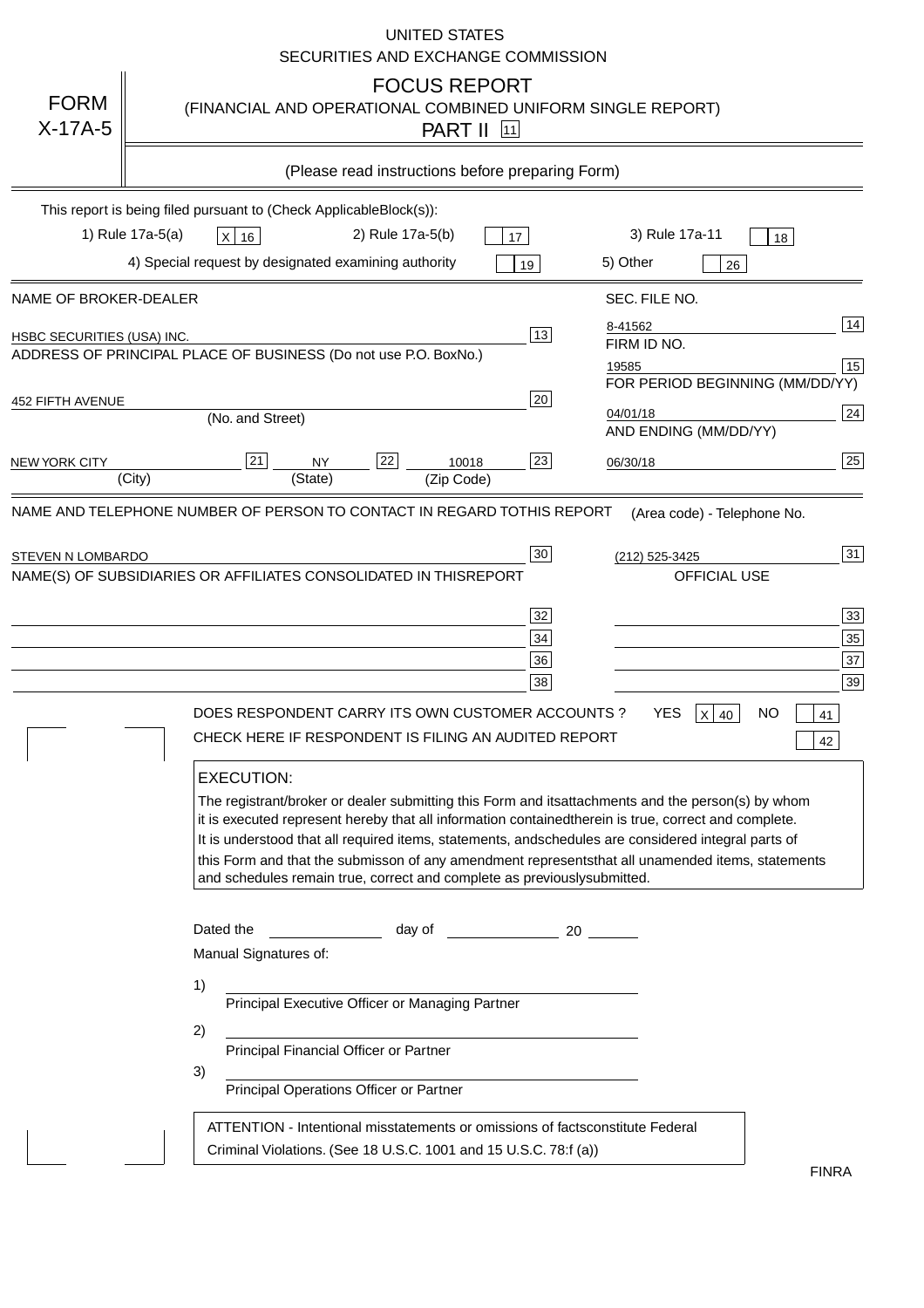BROKER OR DEALER

HSBC SECURITIES (USA) INC.

06/30/18

as of

## STATEMENT OF SEGREGATION REQUIREMENTS AND FUNDS IN SEGREGATION FOR CUSTOMERS TRADING ON U.S. COMMODITY EXCHANGES

| SEGREGATION REQUIREMENTS (Section 4d(2) of the CEAct)                                          |                             |  |
|------------------------------------------------------------------------------------------------|-----------------------------|--|
| 1. Net ledger balance                                                                          |                             |  |
| A. Cash                                                                                        | \$<br>483,257,219 7010      |  |
| B. Securities (at market)                                                                      | 1,813,149,739 7020          |  |
| 2. Net unrealized profit (loss) in open futures contracts<br>traded on a contract market       | $(10,379,883)$ 7030         |  |
| 3. Exchange traded options                                                                     |                             |  |
| A. Add market value of open option contracts purchased on a<br>contract market                 | 265,961,156 7032            |  |
| B. Deduct market value of open option contracts granted (sold)<br>on a contract market         | 95,789,155) 7033            |  |
| 4. Net equity (deficit) (add lines 1, 2, and 3)                                                | 2,456,199,076 7040          |  |
| 5. Accounts liquidating to a deficit and accounts with debit<br>balances                       |                             |  |
| - gross amount<br>5,664,696                                                                    | 7045                        |  |
|                                                                                                |                             |  |
| $5,663,511)$ 7047<br>Less: amount offset by customer owned securities                          | 7050<br>1,185               |  |
| 6. Amount required to be segregated (add lines 4 and 5)                                        | \$<br>2,456,200,261<br>7060 |  |
| FUNDS IN SEGREGATED ACCOUNTS                                                                   |                             |  |
| 7. Deposited in segregated funds bank accounts                                                 |                             |  |
| A. Cash                                                                                        | 26,635,210 7070             |  |
| B. Securities representing investments of customers' funds<br>(at market)                      | 7080<br>0                   |  |
| C. Securities held for particular customers or option customers<br>in lieu of cash (at market) | 539,287,426 7090            |  |
| 8. Margins on deposit with derivatives clearing organizations<br>of contract markets           |                             |  |
| A. Cash                                                                                        | \$<br>653,695,168 7100      |  |
| B. Securities representing investments of customers' funds<br>(at market)                      | $0$   $7110$                |  |
| C. Securities held for particular customers or option customers<br>in lieu of cash (at market) | 1,167,092,793<br> 7120      |  |
| 9. Net settlement from (to) derivatives clearing organizations<br>of contract markets          | $(52,303,464)$ 7130         |  |
| 10. Exchange traded options                                                                    |                             |  |
| A. Value of open long option contracts                                                         | 265,961,156 7132            |  |
| B. Value of open short option contracts                                                        | 95,789,155 7133             |  |
| 11. Net equities with other FCMs                                                               |                             |  |
| A. Net liquidating equity                                                                      | 7,008,735 7140              |  |
| B. Securities representing investments of customers' funds<br>(at market)                      | 7160                        |  |
| C. Securities held for particular customers or option customers<br>in lieu of cash (at market) | 7170                        |  |
| 12. Segregated funds on hand (describe:                                                        | 106,769,520 7150            |  |
| 13. Total amount in segregation (add lines 7 through 12)                                       | 2,618,357,389 7180          |  |
| 14. Excess (deficiency) funds in segregation (subtract line 6<br>from line 13)                 | \$<br>162,157,128 7190      |  |
| 15. Management Target Amount for Excess funds in segregation                                   | 147,000,000 7194<br>\$      |  |
| 16. Excess (deficiency) funds in segregation over (under) Management Target Amount Excess      | 15, 157, 128 7198<br>\$     |  |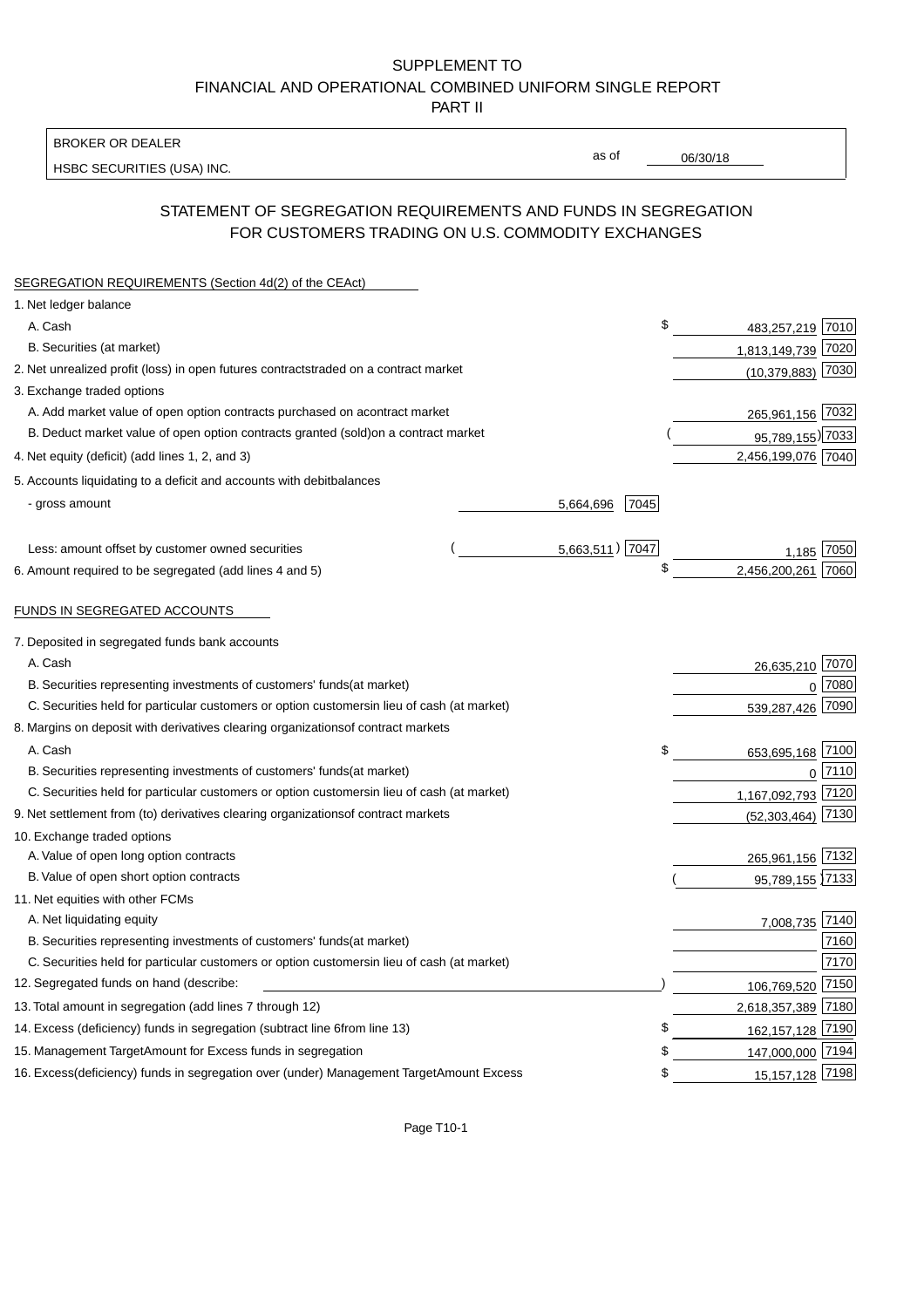PART II

|                                                                                      | 1 AB 11 |                                                                                                          |      |
|--------------------------------------------------------------------------------------|---------|----------------------------------------------------------------------------------------------------------|------|
| <b>BROKER OR DEALER</b>                                                              |         | as of<br>06/30/18                                                                                        |      |
| HSBC SECURITIES (USA) INC.                                                           |         |                                                                                                          |      |
|                                                                                      |         | STATEMENT OF SEGREGATION REQUIREMENTS AND FUNDS IN SEGREGATION<br>FOR CUSTOMERS' DEALER OPTIONS ACCOUNTS |      |
| 1. Amount required to be segregated in accordance<br>with Commission regulation 32.6 |         | \$                                                                                                       | 7200 |
| 2. Funds in segregated accounts                                                      |         |                                                                                                          |      |
| A. Cash                                                                              | \$      | 7210                                                                                                     |      |
| B. Securities (at market)<br>C. Total                                                |         | 7220                                                                                                     | 7230 |
| 3. Excess (deficiency) funds in segregation                                          |         |                                                                                                          |      |
| (subtract line 2.C from line 1)                                                      |         |                                                                                                          | 7240 |
|                                                                                      |         |                                                                                                          |      |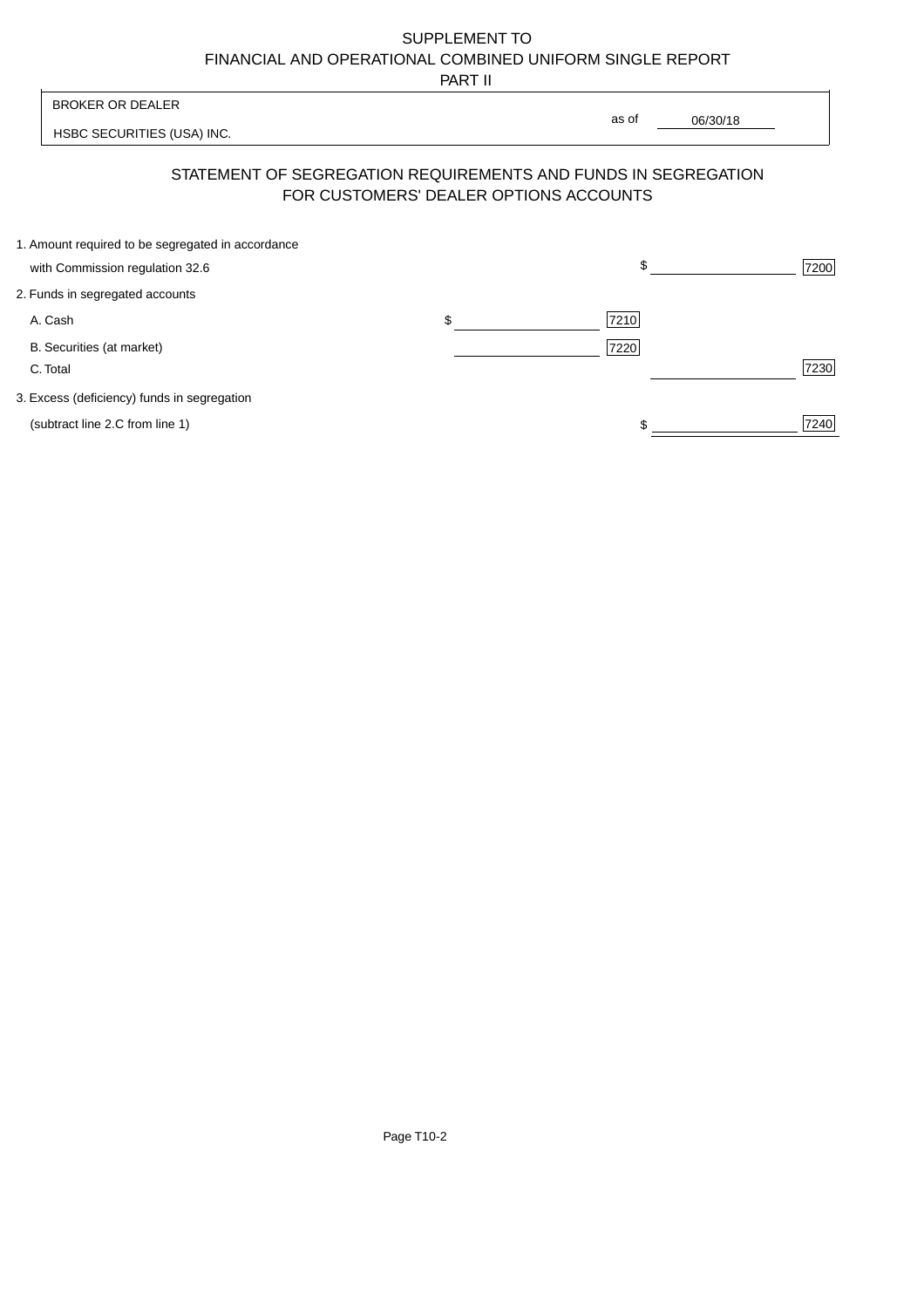PART II

HSBC SECURITIES (USA) INC. The state of the second second second second second second second second second second second second second second second second second second second second second second second second second sec BROKER OR DEALER

as of

### STATEMENT OF SECURED AMOUNTS AND FUNDS HELD IN SEPARATE ACCOUNTS PURSUANT TO COMMISSION REGULATION 30.7

#### FOREIGN FUTURES AND FOREIGN OPTIONS SECURED AMOUNTS

| regulation of a foreign government<br>Amount required to be set aside pursuant to law, rule or<br>or a rule of a self-regulatory organization authorized<br>thereunder                       |                                   |                                      | \$                              | 7305         |
|----------------------------------------------------------------------------------------------------------------------------------------------------------------------------------------------|-----------------------------------|--------------------------------------|---------------------------------|--------------|
| 1. Net ledger balance - Foreign Futures and Foreign Option Trading - All Customers<br>A. Cash<br><b>B.</b> Securities<br>(at market)                                                         |                                   |                                      | \$<br>101,346,024<br>81,696,697 | 7315<br>7317 |
| unrealized profit (loss) in open futures contracts traded on a foreign<br>2. Net                                                                                                             | board of trade                    |                                      | (3,976,099)                     | 7325         |
| 3. Exchange traded options<br>A. Market value of open option contracts purchased on a foreign board of trade<br>B. Market value of open contracts granted (sold) on a foreign board of trade |                                   |                                      | $\Omega$                        | 7335<br>7337 |
| (add lines 1.2. and 3.)<br>4. Net equity (deficit)                                                                                                                                           |                                   |                                      | \$<br>179,066,622               | 7345         |
| 5. Accounts liquidating to<br>a deficit and accounts with<br>debit balances - gross<br>amount<br>Less: amount offset by<br>customer owned securities                                         |                                   | 7351<br>3,616,493<br>3,602,616) 7352 | 13,877                          | 7354         |
| 6. Amount required to be set aside as the secured amount - Net Liquidating                                                                                                                   | Equity Method (add lines 4 and 5) |                                      | \$<br>179,080,499               | 7355         |
| 7. Greater of amount required to be set aside pursuant to foreign jurisdiction (above) or line 6.                                                                                            |                                   |                                      | 179,080,499                     | 7360         |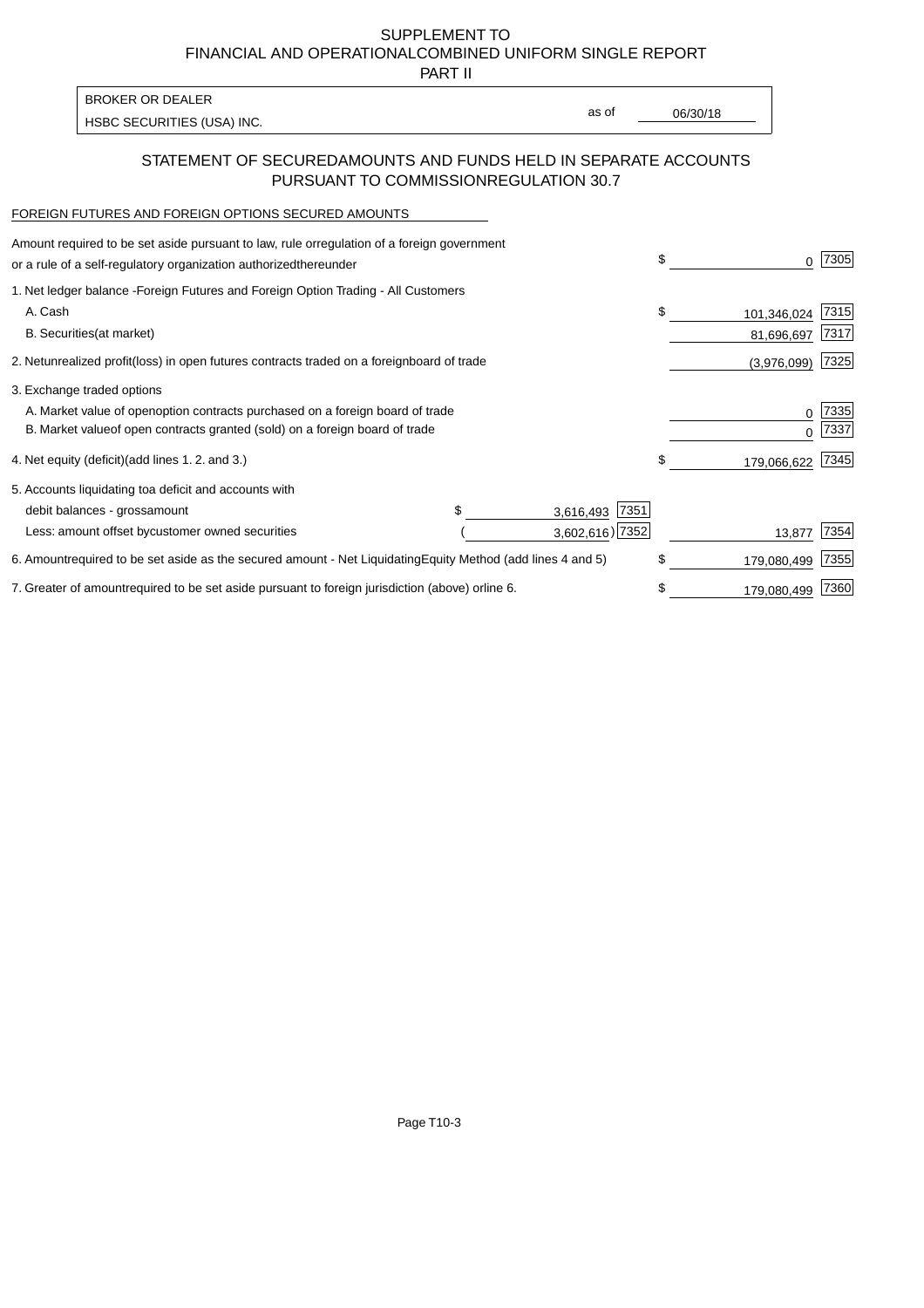PART II

| <b>BROKER OR DEALER</b>                                                                           |                        |                 |                  |        |
|---------------------------------------------------------------------------------------------------|------------------------|-----------------|------------------|--------|
| HSBC SECURITIES (USA) INC.                                                                        | as of                  | 06/30/18        |                  |        |
| STATEMENT OF SECURED AMOUNTS AND FUNDS HELD IN SEPARATE<br>PURSUANT TO COMMISSION REGULATION 30.7 |                        | <b>ACCOUNTS</b> |                  |        |
| FUNDS DEPOSITED IN SEPARATE REGULATION 30.7 ACCOUNTS                                              |                        |                 |                  |        |
| 1. Cash in banks                                                                                  |                        |                 |                  |        |
| A. Banks located in the United States                                                             | \$<br>111,670,854 7500 |                 |                  |        |
| B. Other banks qualified under Regulation 30.7                                                    |                        |                 |                  |        |
| 7510<br>Name(s):<br><b>HARRIS TRUST</b>                                                           |                        | $0$ 7520 \$     | 111,670,854 7530 |        |
| 2. Securities                                                                                     |                        |                 |                  |        |
| A. In safekeeping with banks located in the United States                                         | \$<br>29,092,670 7540  |                 |                  |        |
| 30.7<br>B. In safekeeping with other banks qualified under Regulation                             |                        |                 |                  |        |
| 7550<br>Name(s):<br><b>HARRIS TRUST</b>                                                           |                        | $0$ 7560        | 29,092,670 7570  |        |
| 3. Equities with registered futures commission merchants                                          |                        |                 |                  |        |
| A. Cash                                                                                           | \$                     | $0$ 7580        |                  |        |
| <b>B.</b> Securities                                                                              |                        | $0$ 7590        |                  |        |
| C. Unrealized gain (loss) on open futures contracts                                               |                        | 0 7600          |                  |        |
| D. Value of long option contracts                                                                 |                        | $0$ 7610        |                  |        |
| E. Value of short option contracts                                                                |                        | $0)$ 7615       |                  | 0 7620 |
| 4. Amounts held by clearing organizations of foreign boards of<br>trade                           |                        |                 |                  |        |
| Name(s):<br>7630                                                                                  |                        |                 |                  |        |
| A. Cash                                                                                           | \$                     | 7640            |                  |        |
| <b>B.</b> Securities                                                                              |                        | 7650            |                  |        |
| C. Amount due to (from) clearing organizations - daily<br>variation                               |                        | 7660            |                  |        |
| D. Value of long option contracts                                                                 |                        | 7670            |                  |        |
| E. Value of short option contracts                                                                |                        | ) 7675          |                  | 7680   |
| 5. Amounts held by members of foreign boards of trade<br>Name(s):<br>7690                         |                        |                 |                  |        |
| A. Cash                                                                                           | \$<br>25,050,113 7700  |                 |                  |        |
| <b>B.</b> Securities                                                                              | 52,604,027 7710        |                 |                  |        |
| C. Unrealized gain (loss) on open futures contracts                                               | $(3,269,834)$ 7720     |                 |                  |        |
| D. Value of long option contracts                                                                 |                        | $0$ 7730        |                  |        |
| E. Value of short option contracts                                                                |                        | $_0$ ) 7735     | 74,384,306 7740  |        |
| 6. Amounts with other depositories designated by a foreign<br>board of trade<br>7750<br>Name(s):  |                        |                 |                  | 0 7760 |
| 7. Segregated funds on hand (describe:                                                            |                        |                 |                  | 0 7765 |
| 8. Total funds in separate section 30.7 accounts                                                  |                        | \$              | 215,147,830 7770 |        |
| 9. Excess (deficiency) set Aside Funds for Secured Amount (subtract Line 7 Secured                |                        |                 |                  |        |
| Statement page T10-3 from Line 8)                                                                 |                        | \$              | 36,067,331 7380  |        |
| 10. Management Target Amount for Excess funds in separate section 30.7 accounts                   |                        | \$              | 25,000,000 7780  |        |
| 11. Excess (deficiency) funds in separate 30.7 accounts over (under) Management Target            |                        | \$              | 11,067,331 7785  |        |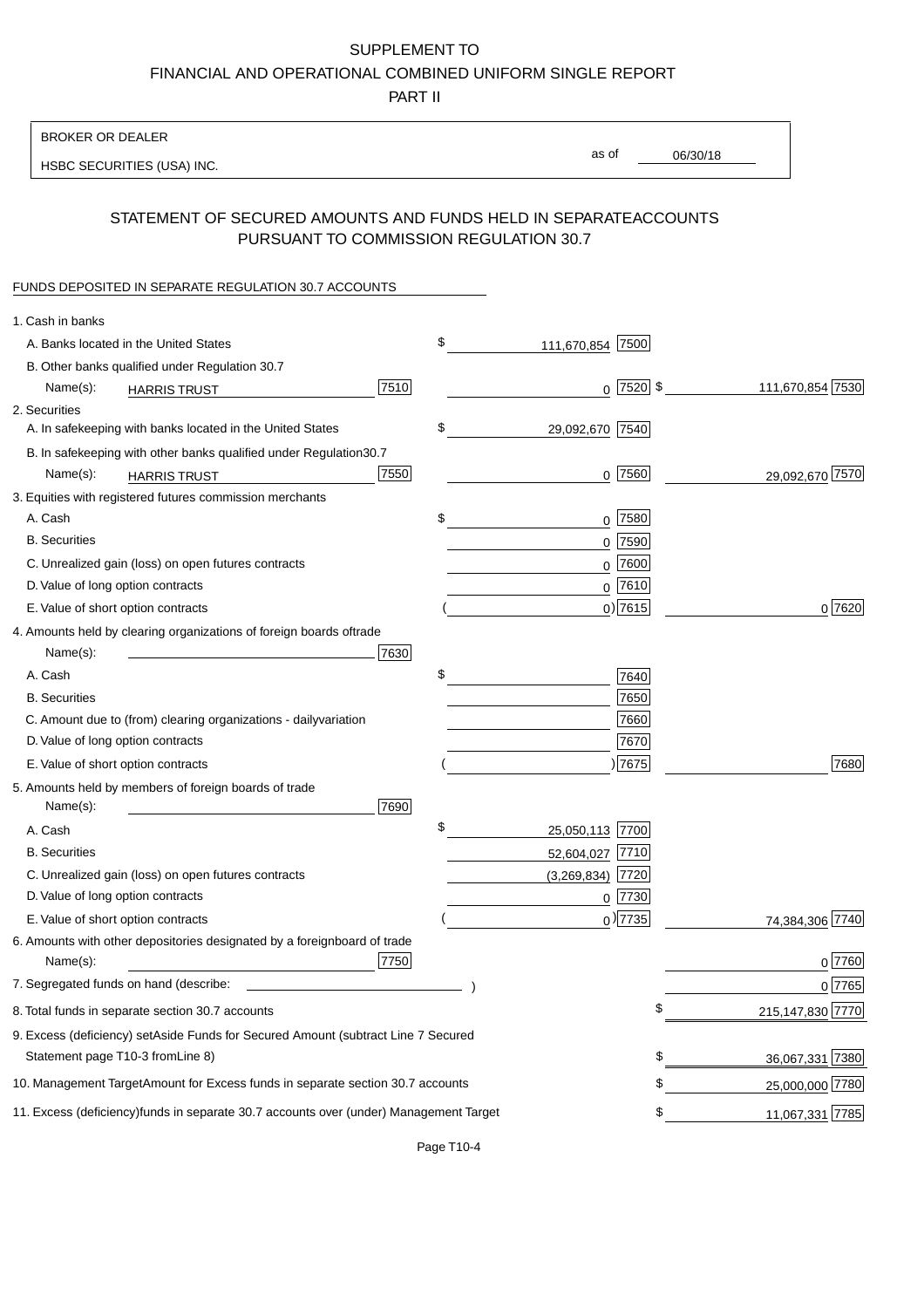PART II

HSBC SECURITIES (USA) INC. The contract of the contract of the contract of the contract of the contract of the contract of the contract of the contract of the contract of the contract of the contract of the contract of the BROKER OR DEALER

as of

#### STATEMENT OF CLEARED SWAPS CUSTOMER SEGREGATION REQUIREMENTS AND FUNDS IN CLEARED SWAPS CUSTOMER ACCOUNTS UNDER 4D(F) OF THE CEA

| <b>Cleared Swaps Customer Requirements</b>                                                                  |    |                     |
|-------------------------------------------------------------------------------------------------------------|----|---------------------|
| 1. Net ledger balance                                                                                       |    |                     |
| A. Cash                                                                                                     | \$ | 8500<br>90,367,501  |
| B. Securities (at market)                                                                                   |    | 445,851,553 8510    |
| 2. Net unrealized profit (loss) in open cleared swaps                                                       |    | 478,312,032 8520    |
| 3. Cleared swaps options                                                                                    |    |                     |
| A. Market value of open cleared swaps option contracts purchased                                            |    | 0   8530            |
| B. Market value of open cleared swaps option contracts granted (sold)                                       |    | $0)$ 8540           |
| 4. Net equity (deficit) (add lines 1, 2, and 3)                                                             | \$ | 1,014,531,086 8550  |
| 5. Accounts liquidating to a deficit and accounts with                                                      |    |                     |
| 1,407,764 8560<br>debit balances - gross amount<br>\$                                                       |    |                     |
| 1,407,764) 8570<br>Less: amount offset by customer owned securities                                         |    | 0 8580              |
| 6. Amount required to be segregated for cleared swaps customers (add lines 4 and 5)                         | \$ | 1,014,531,086 8590  |
| Funds in Cleared Swaps Customer Segregated Accounts                                                         |    |                     |
| 7. Deposited in cleared swaps customer segregated accounts at banks                                         |    |                     |
| A. Cash                                                                                                     | \$ | 8,120,127 8600      |
| B. Securities representing investments of cleared swaps customers' funds (at market)                        |    | 0 8610              |
| C. Securities held for particular cleared swaps customers in lieu of cash (at market)                       |    | 44,685,002 8620     |
| 8. Margins on deposit with derivatives clearing organizations in cleared swaps customer segregated accounts |    |                     |
| A. Cash                                                                                                     |    | 668,941,183 8630    |
| B. Securities representing investments of cleared swaps customers' funds (at market)                        |    | 8640<br>0           |
| C. Securities<br>held for particular cleared swaps customers in lieu of cash (at market)                    |    | 8650<br>401,166,551 |
| 9. Net settlement from (to) derivatives clearing organizations                                              |    | 6,117,489 8660      |
| 10. Cleared swaps options                                                                                   |    |                     |
| A. Value of open cleared swaps long option contracts                                                        |    | $0^{8670}$          |
| B. Value of open cleared swaps short option contracts                                                       |    | $0$ ) 8680          |
| 11. Net equities with other FCMs                                                                            |    |                     |
| A. Net liquidating equity                                                                                   |    | $0^{8690}$          |
| B. Securities representing investments of cleared swaps customers' funds (at market)                        |    | $0^{8700}$          |
| C. Securities held for particular cleared swaps customers in lieu of cash (at market)                       |    | 0 8710              |
| 12. Cleared swaps customer funds on hand (describe:                                                         |    | $0 \;  8715 $       |
| 13. Total amount in cleared swaps customer segregation (add lines 7 through 12)                             | S  | 1,129,030,352 8720  |
| 14. Excess (deficiency) funds in cleared swaps customer segregation (subtract line 6 from line 13)          |    | 114,499,266 8730    |
| 15. Management Target Amount for Excess funds in cleared swaps segregated accounts                          | \$ | 95,000,000 8760     |
| 16. Excess<br>(deficiency) funds in cleared swaps customer segregated accounts over                         |    |                     |
| <b>Management Target Excess</b><br>(under)                                                                  | \$ | 19,499,266 8770     |